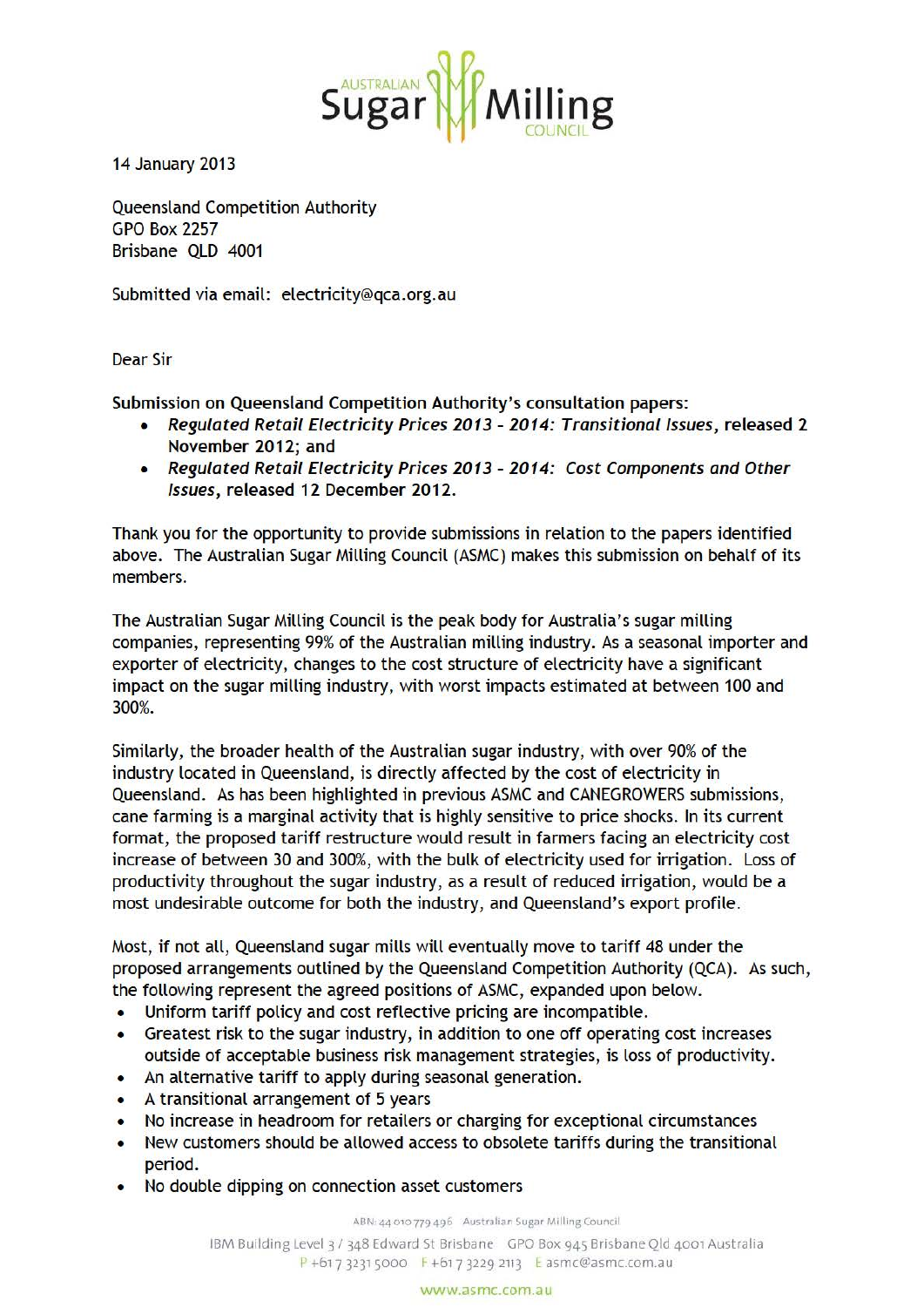

**Uniform tariff policy and cost reflective pricing are oppositional policies that do not reconcile.** 

As recognised during QCA's various consultation sessions around the state, uniform tariff policy and cost reflective pricing are conflicting policy positions. Critically, it remains the ASMC position that, irrespective of the delegated powers assigned to QCA, it is a gross policy distortion to attempt to reform retail electricity pricing in isolation of the broader Queensland energy policy – or more critically, how electricity is delivered in Queensland. The uniform tariff policy is one part of a targeted and specific policy for delivering electricity around the state at an equitable price. Cost reflective pricing is not – and effectively punishes regional Queensland for decisions of successive governments over the last 50 years.

### **Greatest risk to the sugar industry is loss of productivity**

As highlighted in previous submissions, the greatest risk to the sugar industry through extreme price hikes is the loss of productivity. Electricity price increases of between 100 and 300% are not only untenable for sugar mills, but similarly may constrain further investment in major projects.

Furthermore, it is our industry's experience that irrigation is one of the first inputs sacrificed by farmers in financial difficulties. Removing time of use incentives from tariffs not only increases this risk, but also undoes a range of beneficial farming practice and education heavily invested in by the industry.

#### **An alternative tariff to apply during seasonal generation**

While acknowledging that a number of mills will experience relatively low level electricity cost increases under tariff 48, mills that typically export more electricity than import are projected to experience electricity cost increases between 100-300%. However, the driver for this price increase occurs when the mill is actively behaving as an embedded generator, drawing an auxiliary load from the network to power up generation. This is no different to a large scale generator drawing an auxillary load to commence start up. A mill's generation profile, during the period of operation, typically sits between a baseload and intermediate generator.

However, this variable load profile dramatically impacts the costs born by sugar mills during seasonal operation. It is worth noting that this fluctuating demand does not occur during the peak demand "season", as mills operate June to December. ASMC proposes there is a strong argument for mills to have access to an auxillary load tariff during the season of electricity generation, moving back to a typical operating tariff (22 or 48) for the remainder of the year.

### **A transition arrangement of 5 years.**

ASMC recognises that cost reflective pricing is intended to encourage greater demand management by affected customers. If the purpose of this reform is to ultimately improve the cost effectiveness, operation and resilience of the distribution network, then affected customers need a reasonable period to explore and potentially test their options before moving into final arrangements. Similarly, affected retailers will benefit from

ABN: 44 010 779 496 Australian Sugar Milling Council

IBM Building Level 3 / 348 Edward St Brisbane GPO Box 945 Brisbane Old 4001 Australia  $P + 61732315000$  F + 61 7 3229 2113 E asmc@asmc.com.au

#### www.asmc.com.au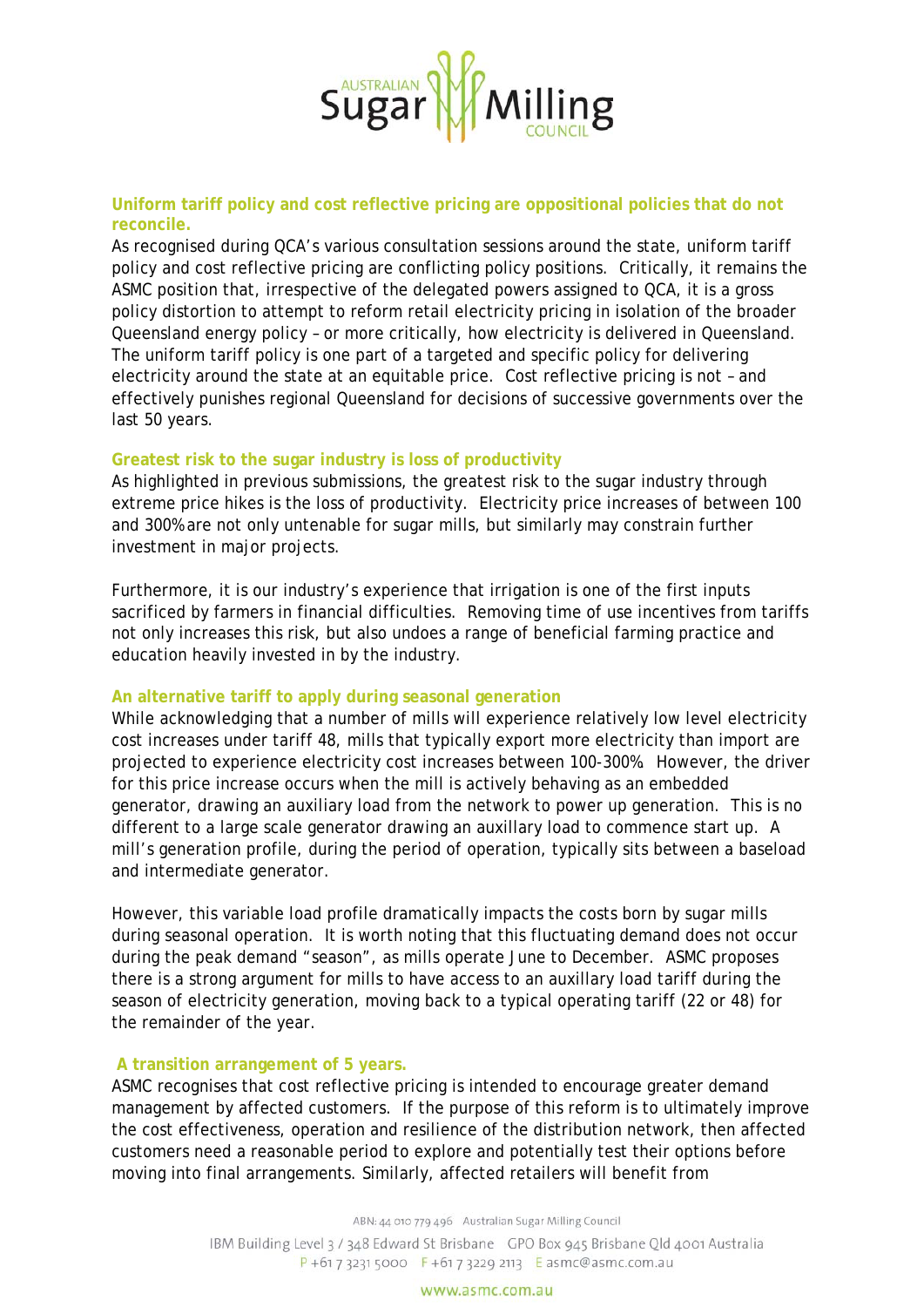

understanding the reasoned and informed responses of their customer base, which may appear very different to an initial response. It should not be assumed that the customer base is without options – or that retailers are sufficiently informed to understand the likely reaction of their customer base.

The sugar milling industry is currently considering options around off-grid diesel generation to meet peak demand. Given that a mill only requires peak generation support for a few hours in any given month, an industry based approach may be an economically feasible solution. The loss of revenue to the retailer is potentially significant in this context.

Similarly, cane farmers, along with several other agricultural industries, are currently considering the re-installation of diesel generators at the individual farm level to meet their electricity needs for irrigation. With approximately 4000 farmers in the Queensland sugar industry alone, the impact of a significant number of farmers moving to diesel generation needs to be considered not only as a retail energy concern, but also in the broader energy policy context. It is worth noting that both the Federal and Queensland Governments have invested considerable effort in moving regional Queensland away from diesel generation over the last 15-20 years.

## **No increase in headroom for retailers or charging for exceptional circumstances**

It is the strongly held view of ASMC members that a head room allowance to foster competition is only defensible when competition exists. This is not the case for regional Queensland, and certainly not the case for sugar mills entering into regional retail agreements. ASMC does not support further increase in headroom – indeed ASMC argues that no justification exists for headroom charges at all under tariff 48, given this is an Ergon customers only tariff.

Similarly, ASMC does not support the notion that a further financial mechanism is required to account for unforeseen or uncertain events. It is not the role of QCA to protect retailers from all eventualities; it is not unreasonable to expect every retailer to have an appropriate risk management strategy for such events, the same as any other business in Queensland. In the case of extreme eventualities, it must be the role of government to consider an equity transfer if necessary, in the same way that any other industry would be required to develop a case for consideration. It is particularly noted that there is only a discussion of charging for exceptional circumstances, with no similar commitment to pass through a discount when benefiting from exceptional circumstances.

# **New customers should be allowed access to obsolete tariffs during the transition period**

ASMC supports extending obsolete tariffs during the transition period to new customers.

## **No double dipping on Connection Asset Customers (CACs)**

In its advice to the Minister for Energy and Water Supply on *Retail Electricity Prices for Ergon Energy Queensland's Very Large Customers*, November 2012, QCA advised that there is no "…reason why EEQ could not charge embedded generators the appropriate export network charges. Not doing so simply increases the size of the Government's community service obligation (CSO) payment to EEQ."

ABN: 44 010 779 496 Australian Sugar Milling Council

IBM Building Level 3 / 348 Edward St Brisbane GPO Box 945 Brisbane Old 4001 Australia  $P + 61732315000$  F + 61 7 3229 2113 E asmc@asmc.com.au

#### www.asmc.com.au